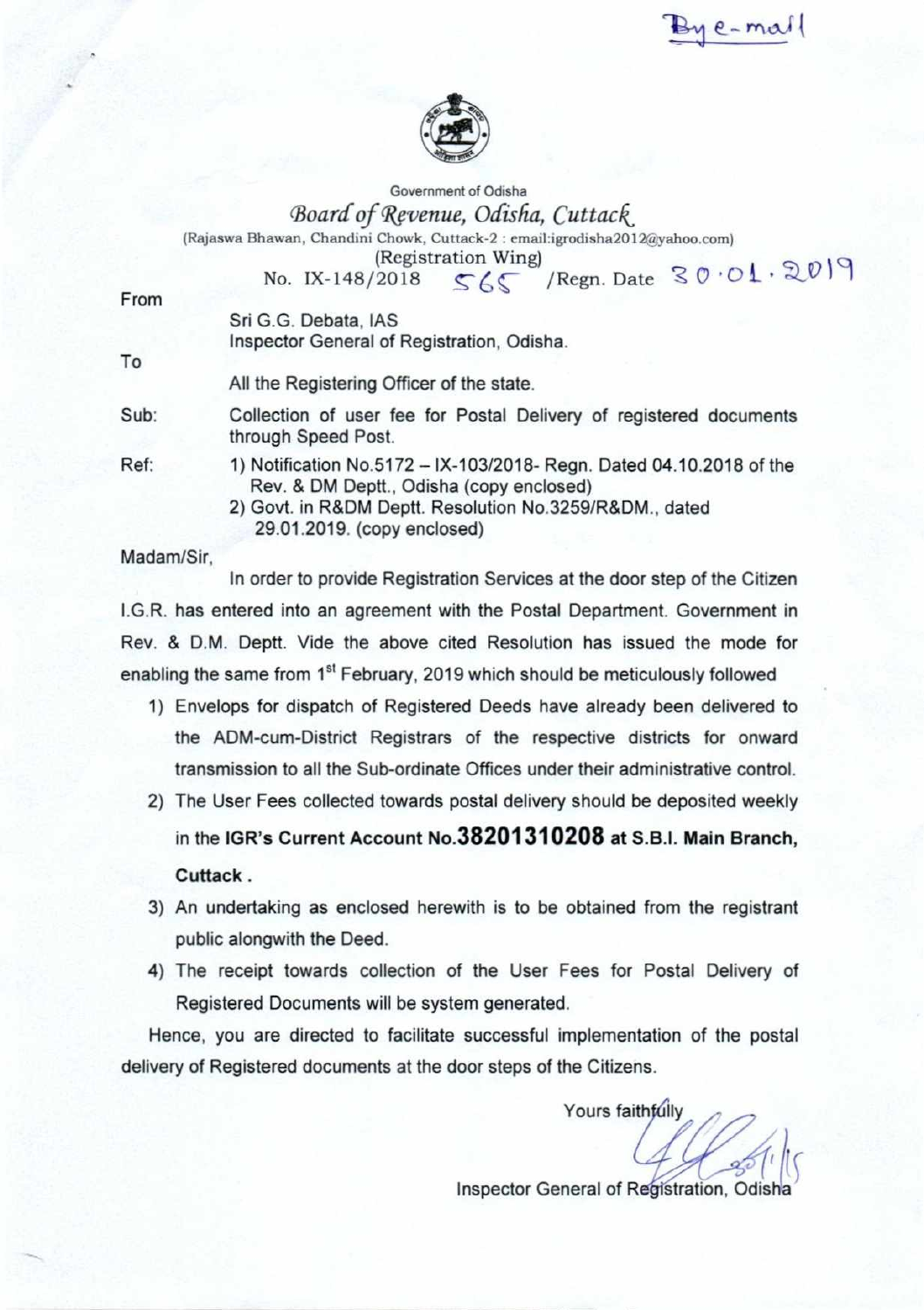Memo No. 566 Regn., dated  $30.04.2019$ Copy forwarded to the Addl. Secretary to the Govt. in Revenue and Disaster Management Deptt., Odisha, Bhubaneswar for information and necessary action.

Inspector General of Registration, Odisha

Memo No.  $567$  /Regn., dated  $30.01.2019$ Copy forwarded to the All ADM-cum-District Registrars of the state for information and necessary action.

lſ

Inspector General of Registration, **Odisha** 

Memo No.  $$68$  /Regn., dated  $30.012019$ 

Copy forwarded to the CEO. IL & FS for enabling system generated receipt towards collection of the User Fees for Postal Delivery of Registered Documents .

Inspector General of Registration. Odisha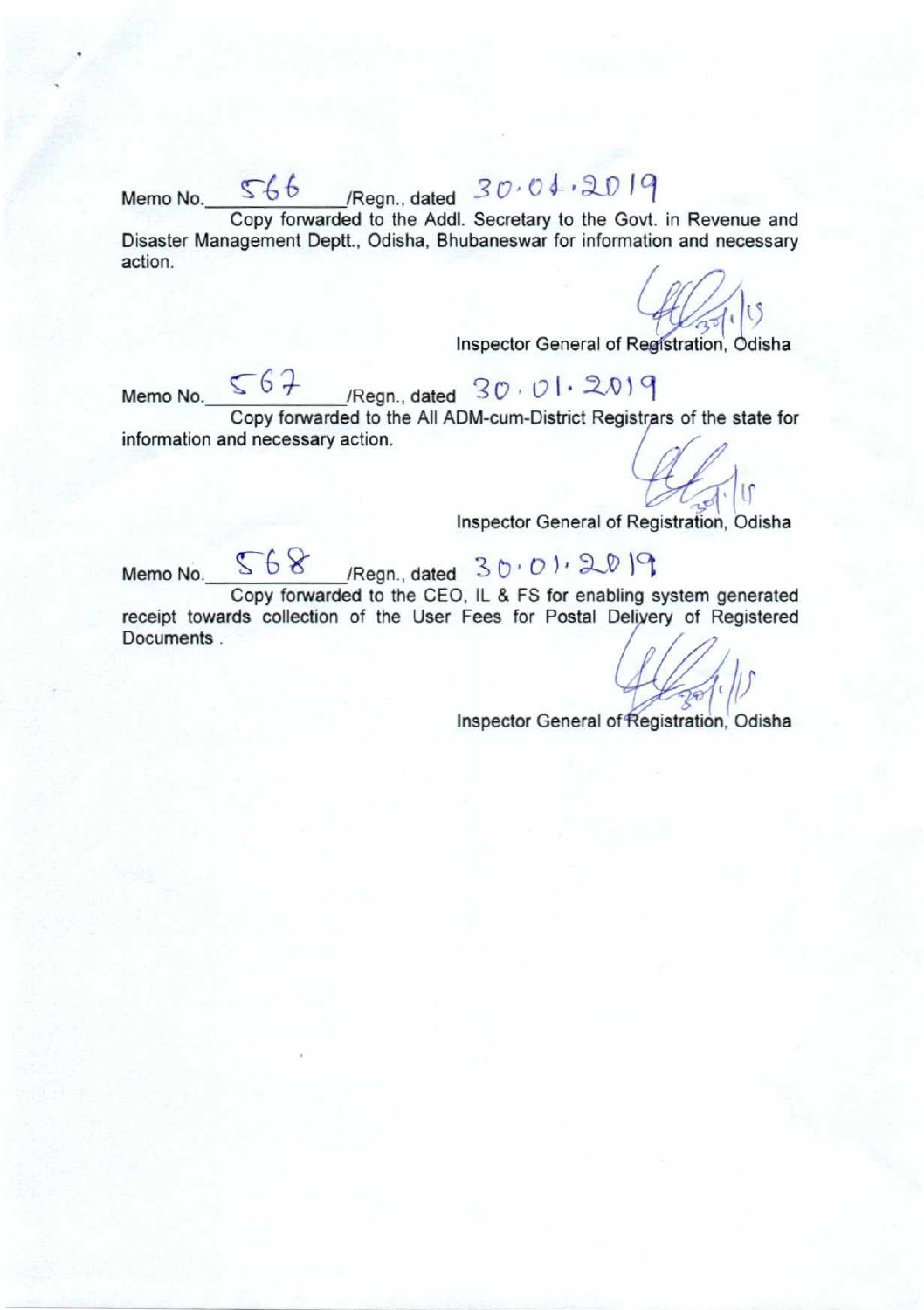



PUBLISHED BY AUTHORITY

## No. 1912 CUTTACK, THURSDAY, OCTOBER 11, 2018/ASWINA 19, 1940

### BOARD OF REVENUE, ODISHA, CUTTACK

(Registration Wing)

**NOTIFICATION** 

### The 4th October 2018

No. 5172—IX-103/2018-Regn.—In exercise of the powers conferred by Section 69 of the Registration Act, 1908 (Act No. 16 of 1908) and after due approval of the State Government as required by sub-section (2) thereof, the Inspector General of Registration, Odisha, Cuttack do hereby make the following rules further to amend the Odisha Registration Rules, 1988,  $namely :=$ 

1. Short title and commencement.—

- (1) These rules may be called the Odisha Registration (Amendment) Rules, 2018
- (2) They shall come into force on the date of their publication in the Odisha Gazette
- 2. In the Odisha Registration Rules, 1988 (hereinafter referred to as the said rules), for rule 100, the following rule shall be substituted, namely :-

"100. Procedure for return of documents after registration.—

- (1) Documents admitted to registration shall be completed and made redy for return to the presentant or to the person authorised to receive them within three working days from the date of their admission and shall be promptly returned to the presentant or to his authorised person by post or in person in the following manner, namely :-
	- (a) the documents registered shall be sent by Speed Post or Registered Post with acknowledgement due to the presentant or to the person authorised to receive the document in the address as may be provided on the duplicate part of the fee receipt granted under Clause (b) of sub-section (1) of Section 52 :

Provided that the presentant or the authorised person, as the case may be, furnishes written undertaking to receive such document through Speed Post or Registered Post.

(b) when the registration is completed, the Registering Officer shall dispatch the document by Speed Post or Registered Post with acknowledgment due to the address of the presentant or his authorised person as provided under Clause (a).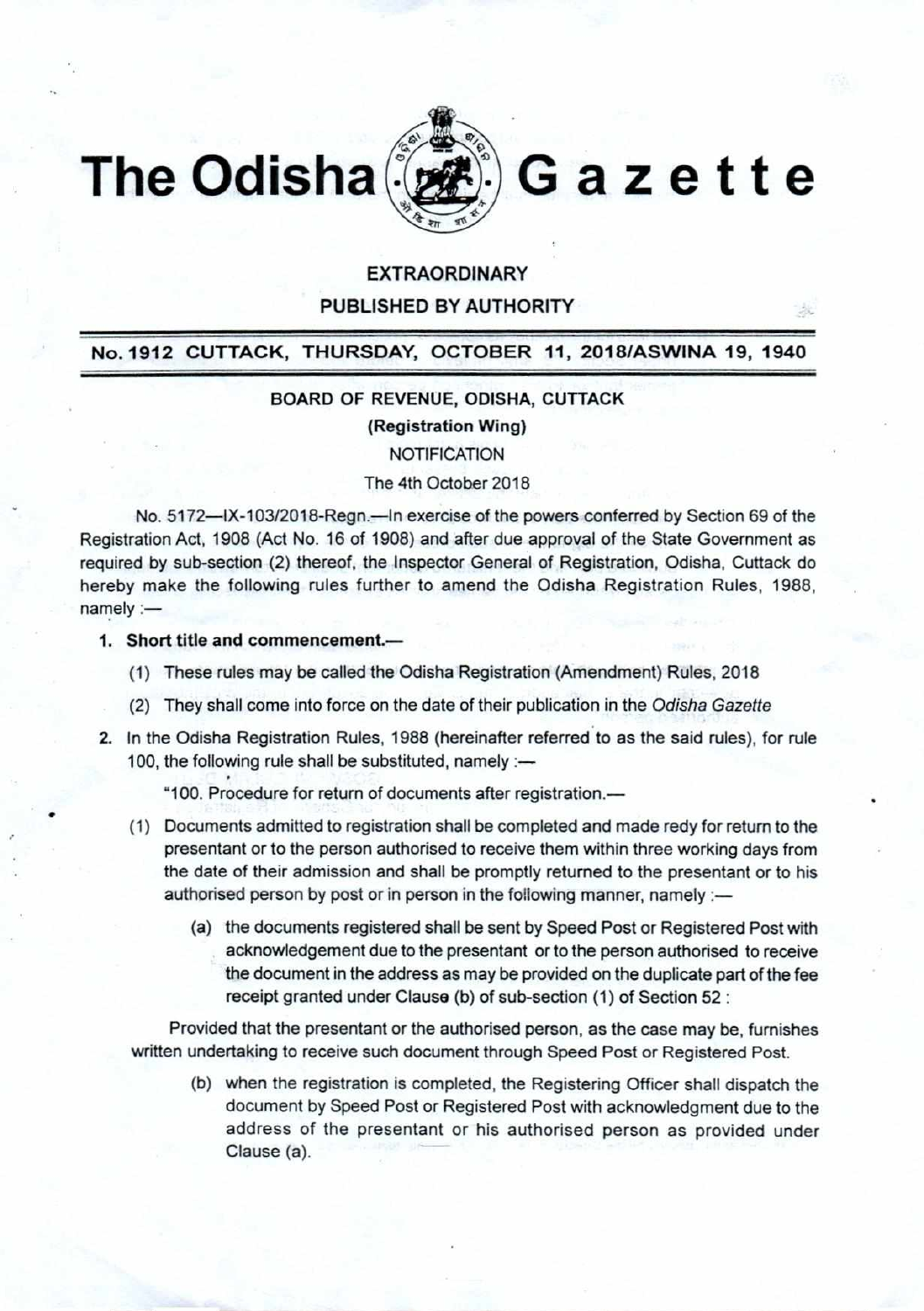- (c) the authorisation for return of the document shall be made by the presentant by recording the name and complete postal address with PIN Code on the duplicate part of the fees receipt in the manner provided under rule 128.
- (d) the postal receipt shall be pasted on the back of the duplicate part of the fee receipt and the postal acknowledgement shall be filed serially in a separate file register named as 'Postal Acknowledgement Register'
- (e) if the document is returned undelivered. it shall be entered in the register of unclaimed documents in Form No. 40 of Appendix-1.
- (f) the fees for the custody as applicable underArticle -H of the table of fees published under Section 78, shall be leviable before such document is delivered to the presentant or to his authorised person after obtaining his signature on the duplicate receipt.
- (g) in case the presentant or his authorised person desires to receive the registered document in person, such presentant or the authorised person shall give in writing to the Registering Officer at the time of presentation and shall produce the duplicate part of the receipt to the Registering Officer, who shall thereafter obtain the signature of such presentant or the authorised person on the said duplicate part and the registered document shall be returned and the duplicate receipt returned by the parties shall be posted to their respective originals.
- (2) When the fee receipts are granted under Clause (b) of sub-section (1) of Section 52 to the presentant, he shall be informed of the probable date on which the document shall be returned and such date shall be intimated by SMS in the Mobile Phone Number and by e-mail in the e-mail address furnished in the document to the presentant or to his authorised person".

GOSWAMI GOLAM DEBTA Inspector General of Registration, Odisha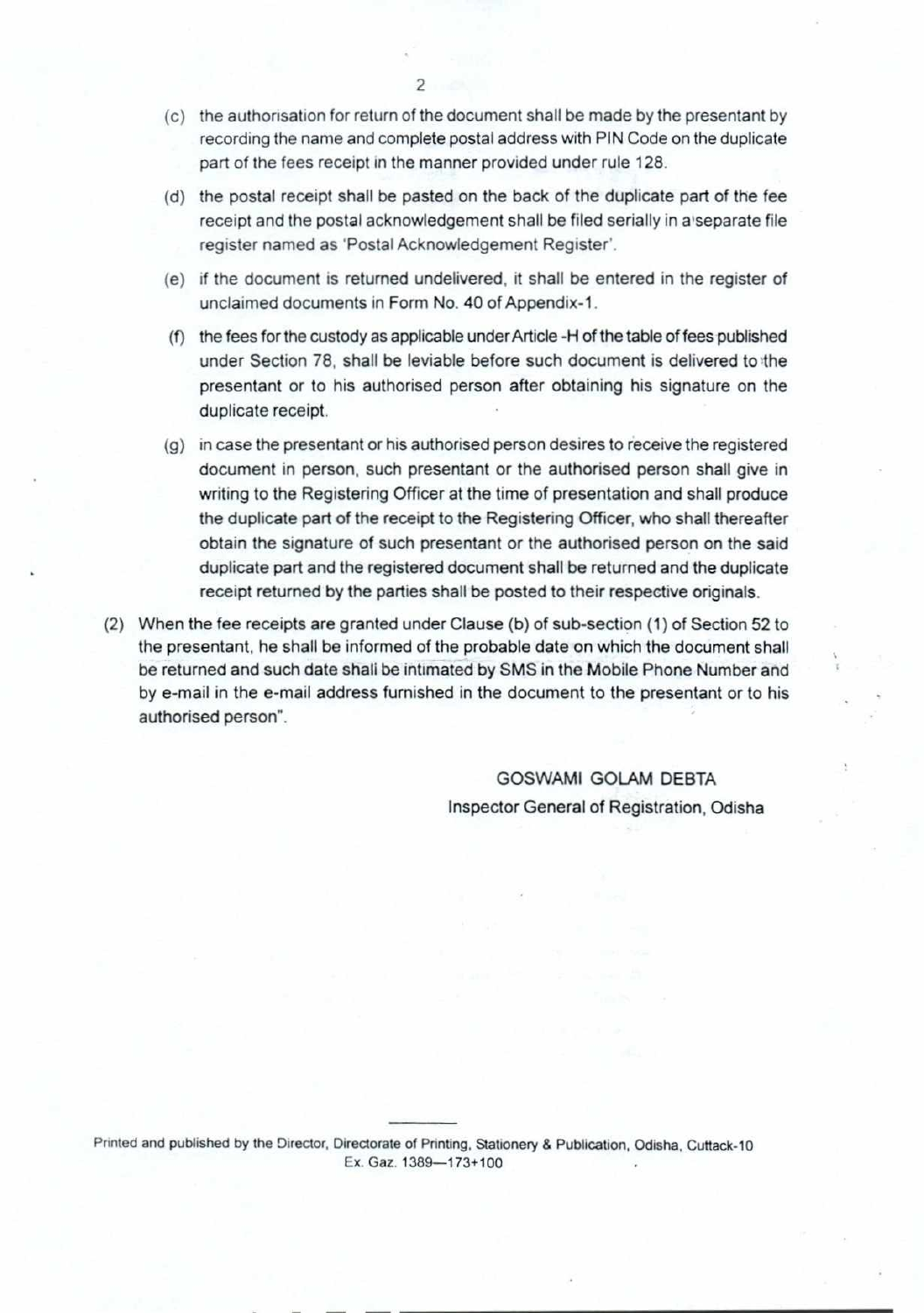#### GOVERNMENT OF ODISHA REVENUE AND DISASTER MANAGEMENT DEPARTMENT \*\*\*\*\*\*

### RESOLUTION

No. 02477 / R&D.M., Dated 29th January, 2019 **RDM•Reg-EXINST-0001-2018** 

## Sub: Collection of user fee for postal delivery of registered documents through speed post.

To improve the delivery of services to the citizens, the Odisha Registration Rules, 1988 have been amended making provisions for dispatch of registered documents to the registrant public through speed post For the said purpose. Government have been pleased to order that the Registering Officer shall collect user fee of Rs 60/-(sixty) per document up to 25 pages and Rs 80/-(eighty) per document for more than 25 pages from the presentant / authorized person at the time of registration

2. The above user fee shall be collected from the presentant or the person duly authorized by the presentant who furnishes written undertaking at the time of presentation of document to receive such document through speed post

3. Collection of above user fee is over and above the user charges notified vide this Department Notification No.162931R8DM dated 19 05 2017 and No 20947/R&DM dated 29.06.2017 for registration of various documents

4 Collection of above user fee at the Registration Office is also over and above the user fee collected for postal delivery of RoR as per Resolution No. 26916/R8DM dated 21 07 2018 and the user fee and demarcation fee collected as per this Department Resolution No 43050/R&DM dated 20 11 2018.

5. The procedure of collection, deposit and accounting of user fee is as follows

- a. The user fee collected by the Registering Officer for postal delivery of the registered document at the time of registration shall be kept in any eligible Scheduled Bank as per Finance Department letter No.15984/F dt 30 05 2016.
- b. The Registering Officer shall issue money receipt for collection of user fee which may be system generated. The presentant / the person duly authorized by presentant shall be asked to furnish correct address in which the registered document is to be delivered and the said address shall be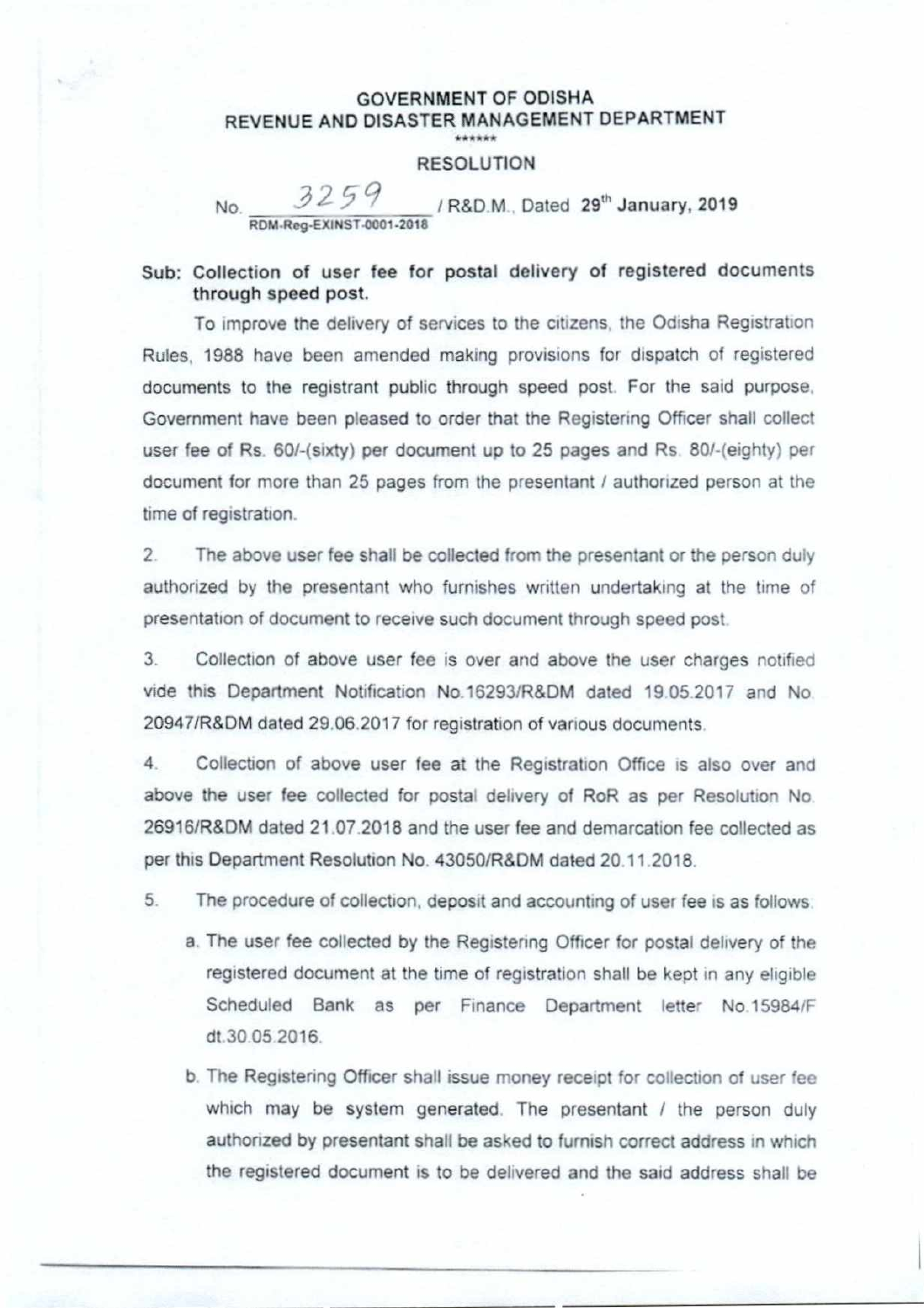- c The Registering Officer shall maintain separate Cash Book for collection and deposit of user fee. He will ensure that the user fee so collected is properly accounted for
- d. 1GR. Odisha shall open a separate account in any eligible Scheduled Bank as per Finance Department letter No.15984/F dt 30 05 2016 for deposit of above user fee and intimate the account details to all Registering Officers.
- e. The Registering Officers shall transfer the user fee so collected to the Bank account of IGR, Odisha once in a week.
- f. IGR. Odisha shall maintain a separate cash book for collection of user fee and the expenditure incurred out of the collected amount
- g. The Registering Officer shall make proper reconciliation with cash book. Bank statement and submit report to IGR, Odisha by 10<sup>th</sup> of the succeeding month
- h IGR. Odisha shall make payment to the Postal Authorities as per the Agreement executed with them

6 Furn:shing of undertaking for delivery of registered document either in person or through speed post shall be one of the items in the check list for presentation of document

7 The Registering Officer shall dispatch the registered document to the presentant/authorized person in the address mentioned in fee receipt. He shall also furnish monthly information on postal delivery of documents which may be system generated.

8. The Registering Officer shall follow the procedure prescribed in the Odisha Registration (Amendment) Rules, 2018 for maintaining records pertaining to delivery of registered documents through speed post

This shall come into force with effect from the date of it's publication in the Odisha Gazette.

By Order of the Governor

 $D_{29}$ [1]  $2019$ 

**( Nikunja Bihari Dhal, IAS)**  Principal Secretary to Government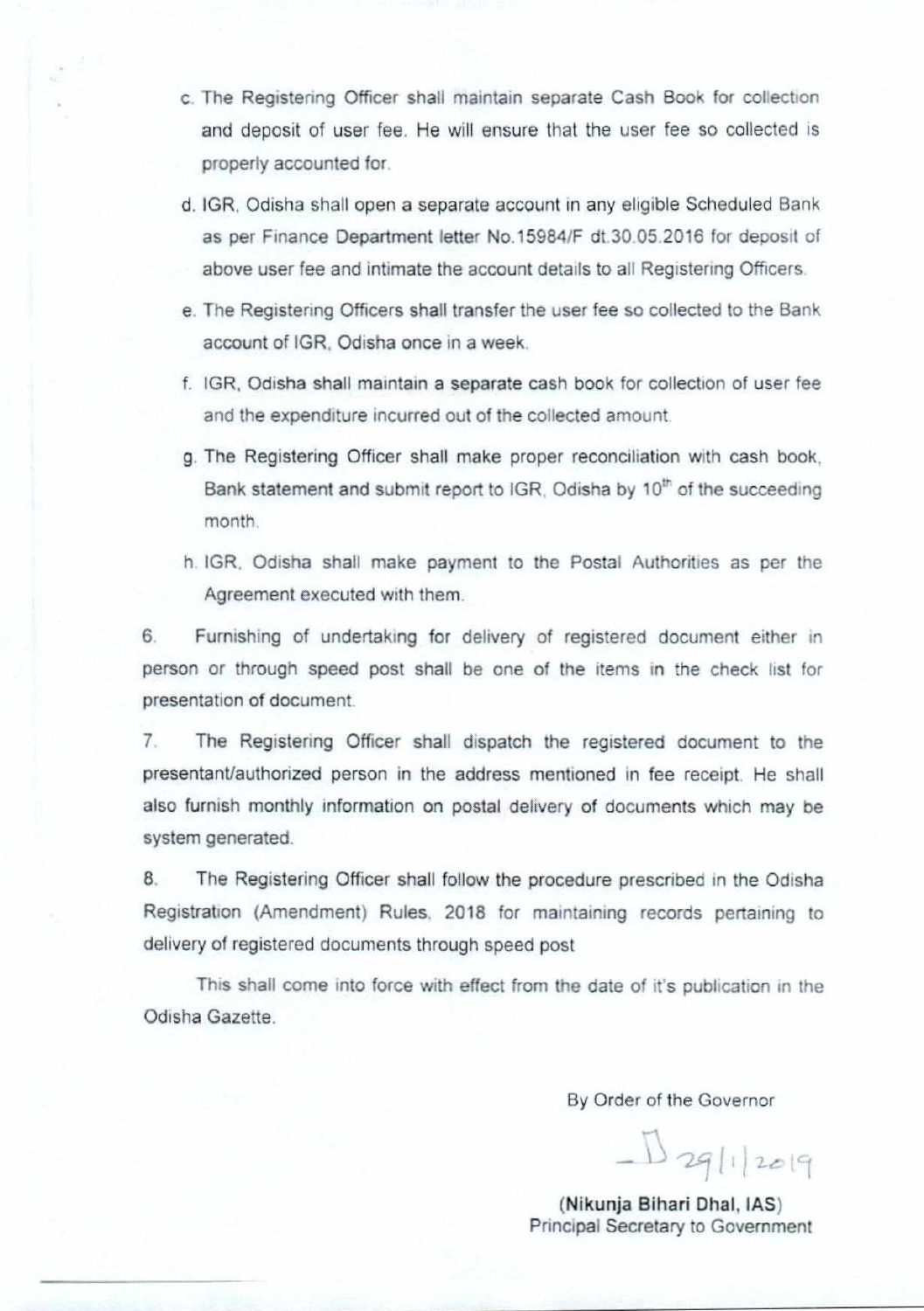# Memo No. 3260 / R&DM Dated 29.01.2019

Copy along with soft copy forwarded to the Gazette Cell. Commerce & Transport (Commerce) Department for information and necessary action

They are requested to publish the Resolution in an extra-ordinary issue of the Odisha Gazette on 01.02.2019 and supply 50 (fifty) copies to this Department.

Memo No. <u>2001</u> / R&DM Dated 29.01.2019

326 / Additional Secretary to Government

Copy forwarded to the Principal A.G. (A&E), Odisha, Bhubaneswar / Principal A.G. (Audit), Odisha, Bhubaneswar / Deputy Accountant General, Odisha, Puri / all Departments of Government / all Heads of Departments / Secretary. Board of Revenue, Odisha. Cuttack / IGR. Odisha. Cuttack / DLR&S. Odisha, Cuttack / all RDCs / all Collectors / all ADM-cum-DRs / all Sub-Collectors / all DIGRs / all Tahasildars / all Registering Officers

Additional Secretary to Government<br>
1 R&DM Dated 29.01.2019

Copy forwarded to the Private Secretary to Hon'ble Chief Minister, Odisha / all Ministers / all Ministers of State for kind information of Hon'ble Chief Minister / Ministers / Ministers of State

Additional Secretary to Government<br>Memo No. 3 263 / R&DM Dated 29.01.2019

Copy forwarded to the Private Secretary to the Chief Secretary, Odisha / Development Commissioner-cum-Additional Chief Secretary, Odisha / Agriculture Production Commissioner, Odisha for kind information of the Chief Secretary. Odisha / Development Commissioner-cum-Additional Chief Secretary, Odisha / Agriculture Production Commissioner, Odisha,

Memo No. 3264 Additional Secretary to Government

Copy forwarded to all Officers of Revenue and DM Department for information and necessary action.

Memo No - R&DM Dated 29 01.2019

•

265 Additional Secretary to Government

Copy forwarded to IMU Cell of Revenue & DM Department for uploading the same in the Department website.

Additional Secretary to Government